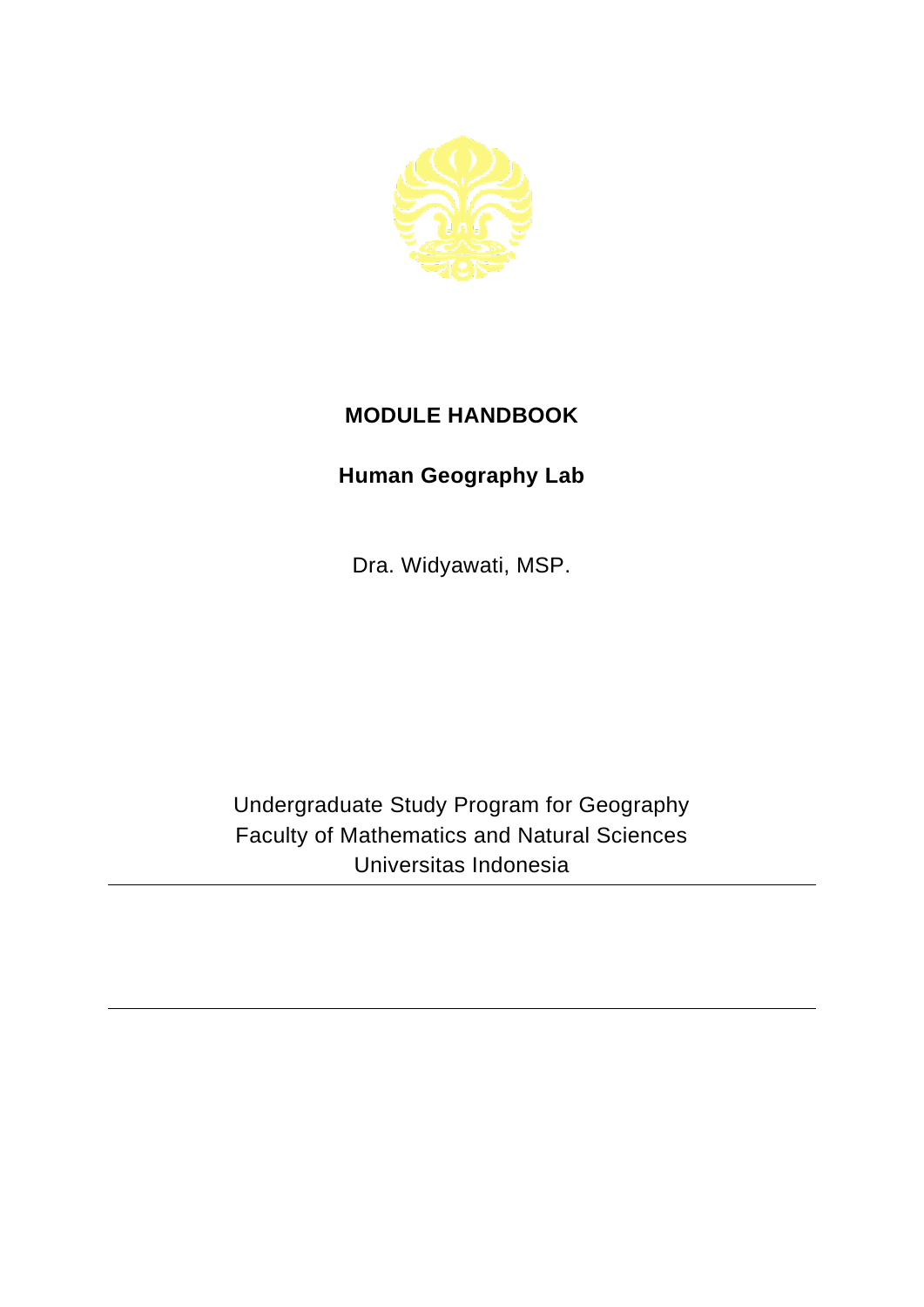| Module designation                                                 | Human Geography Lab                                                                                                                                                                                                                                                                                                                                                                                                                        |
|--------------------------------------------------------------------|--------------------------------------------------------------------------------------------------------------------------------------------------------------------------------------------------------------------------------------------------------------------------------------------------------------------------------------------------------------------------------------------------------------------------------------------|
| Semester(s) in which the module is<br>taught                       | Third (3rd) Semester                                                                                                                                                                                                                                                                                                                                                                                                                       |
| Person responsible for the module                                  | Dra. Widyawati, MSP.                                                                                                                                                                                                                                                                                                                                                                                                                       |
| Lecturer                                                           | Dra. Widyawati MSP<br>1.<br>Ratri Candra Restuti S.Si. M.Si<br>2.<br>3.                                                                                                                                                                                                                                                                                                                                                                    |
| Language                                                           | Bahasa Indonesia                                                                                                                                                                                                                                                                                                                                                                                                                           |
| Relation to curriculum                                             | Compulsory                                                                                                                                                                                                                                                                                                                                                                                                                                 |
| Teaching methods                                                   | Student-centered Learning and combination with Cooperative Learning                                                                                                                                                                                                                                                                                                                                                                        |
| Workload (incl. contact hours, self-<br>study hours)               | Lectures: 50 minutes per week per semester<br>1.<br>Assignment: 60 minutes per week per semester<br>2.<br>Independent study: 60 minutes per week per semester<br>3.<br>Minutes x weeks x semester: $170 \times 14 \times 1 = 2380$ minutes per<br>4.<br>semester<br>5.<br>Midterm Examination: 100 minutes per semester<br>Final Examination: 100 minutes per semester<br>6.<br>Total workload per semester: 2580 minutes / 43 hours<br>7. |
| Credit points                                                      | 1(One)                                                                                                                                                                                                                                                                                                                                                                                                                                     |
| Required and recommended pre-<br>requisites for joining the module | Principles and Perspective in Physical Geography<br>1.                                                                                                                                                                                                                                                                                                                                                                                     |
| Module objectives/intended learn-<br>ing outcomes                  | Students are able to apply data collection methods and analysis based<br>on various data sources that contain the way of life and organizational<br>structures of space formed by humans based on environmental<br>conditions where he is located                                                                                                                                                                                          |
| Content                                                            | Probalism in Life Nowadays<br>1.<br>Diversification of the Form and Process of Acculturation of Migrant<br>2.<br>Life Culture Based on Berry Theory<br>A Spatial Pattern of a Phenomenon Based on the Exploration of<br>Social Media Material                                                                                                                                                                                              |
| <b>Examination forms</b>                                           | $\overline{\phantom{a}}$                                                                                                                                                                                                                                                                                                                                                                                                                   |
| Study and examination require-<br>ments                            | Individual Score (30%)<br>1.<br>Group and Score Presentation (70%)<br>2.                                                                                                                                                                                                                                                                                                                                                                   |